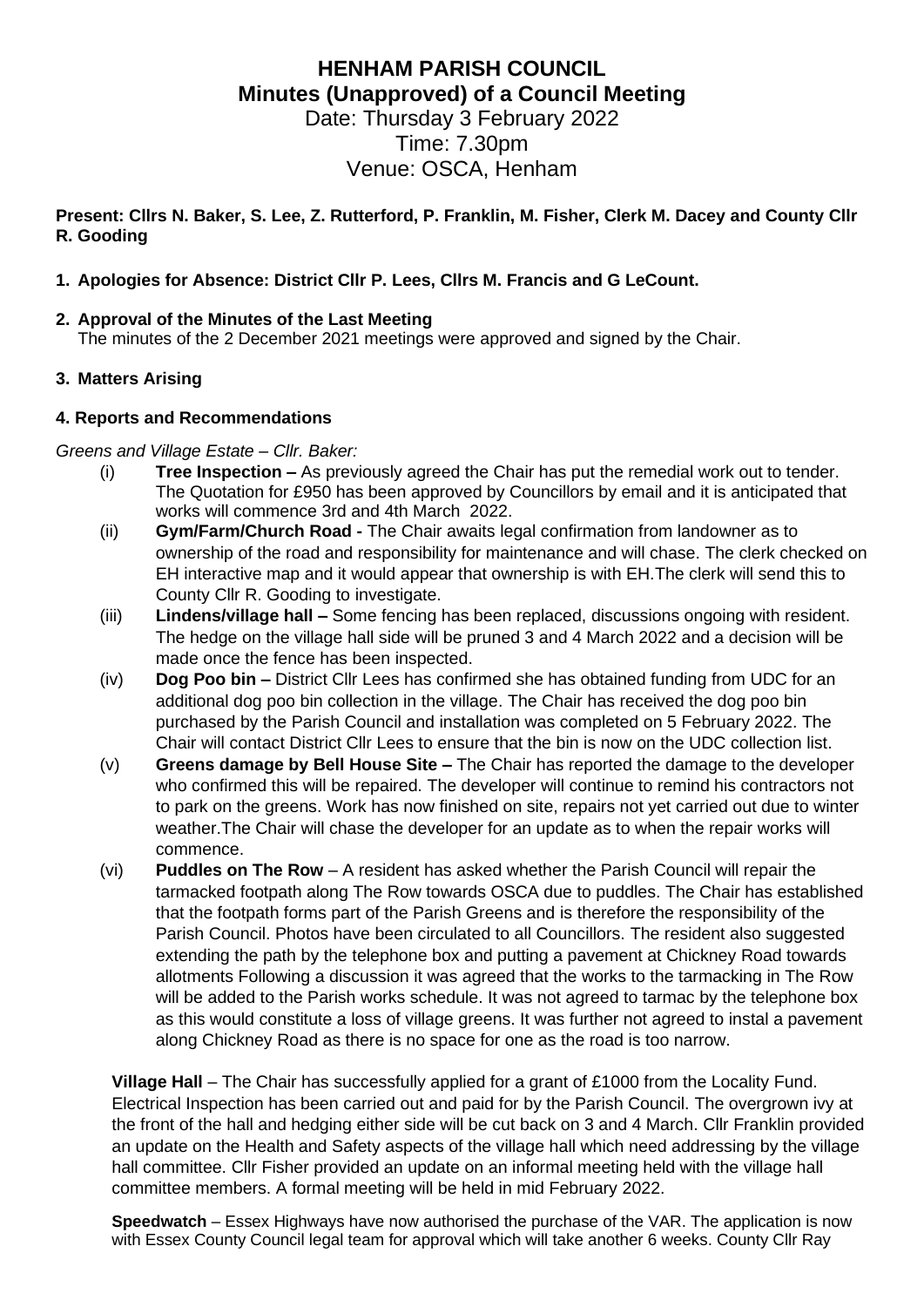Gooding will try and speed this process along. There is then a 6 week lead in time for ordering and receiving the signs.

Queen's Platinum – Our village event will be on 4<sup>th</sup> June 2022. The clerk has notified UDC police. A meeting was held between Cllr Lee and the summer fete committee who are taking on responsibility for providing St Johns Ambulance and a risk assessment. It was agreed that the Parish Council would plant a tree – see https://gueensgreencanopy.org/. The Chair agreed to write to our arborist for a recommendation as to species and location.

**Defibrillator training –** It has been 5 years since the village Defibrillator training was last carried out following the installation of the defibrillator at OSCA.

**Woodland –** Cllr Fisher agreed to establish a working group to commence clearance work. Cllr Fisher is still seeking more volunteers and has contacted those who have stepped forward with a view to planning works in the autumn so as not to interfere with the nesting season.

**PCSO –** A new PCSO has started, his name is Alexander Stewart. The Chair will arrange to meet with him.

**Transport Meeting** – There has been the introduction of a new Bus Back Better Strategy which the government introduced in March 2021. Cllr Francis previously circulated a report to all Councillors having attended the meeting, this was also published in the Dragon.

**Mowing Contract** – Our contractor has provided a quotation of £455 per cut, an increase of £20 having held his prices for 2 years. It was agreed nem con to renew the contract.

*(ii) Finance*

| <b>Receipts</b>                        |                                     |           |            |           |
|----------------------------------------|-------------------------------------|-----------|------------|-----------|
| From Whom                              | Description                         |           |            | Amount    |
| SOV <sub>100</sub> Club                | NOV draw                            |           |            | £410.00   |
|                                        |                                     |           |            |           |
|                                        |                                     |           |            |           |
|                                        |                                     |           |            |           |
| To Whom                                | Description                         | Amount    | <b>VAT</b> | Total     |
| (Invoice no.)                          |                                     |           |            |           |
| GJ Cox                                 | Village Christmas tree              | £160.00   | £0.0       | £160.00   |
|                                        |                                     |           |            |           |
| Popcorn Wed Design<br>Ltd (5990)       | Website annual hosting fee          | £165.00   | £33.00     | £198.00   |
| Pat Doughty                            | <b>Village Furniture Repairs</b>    | £135.00   | £0.0       | £135.00   |
| <b>Uttlesford District</b>             | PCSO Q1 and Q2                      | £2,425.97 | £0.0       | £2,425.97 |
| Council (0000088136)                   |                                     |           |            |           |
| <b>Ricki Shelsher</b><br>(RJS391)      | Village signs and window cleaning   | £50.00    | £0.0       | £50.00    |
| Henham Village Shop                    | Post office Fees Nov 21 to Feb 22   | £2083.50  | £0.0       | £2083.50  |
| <b>Association Limited</b><br>(H00057) |                                     |           |            |           |
| M Dacey                                | Clerk's salary (December)           | £398.38   | £0.0       | £398.38   |
| Jon Goodin (3)                         | Village hall electrical inspection  | £225.00   | £0.0       | £225.00   |
| M Dacey                                | Clerk's quarterly working from home | £78.00    | £0.0       | £78.00    |
|                                        | allowance                           |           |            |           |
| <b>JRB Enterprise Ltd</b>              | Dog poo bags                        | £58.04    | £0.0       | £69.65    |
| (23342)                                |                                     |           |            |           |
| Nick Baker                             | Refund for Queen's Platinum flag    | £17.94    | £0.0       | £17.94    |
| Nick Baker                             | Refund for new dog poo bin          | £215.00   | £0.0       | £258.00   |

**Treasury Management Investment Policy and Strategy 2022/23 – Cllr Fisher-** Nothing to report.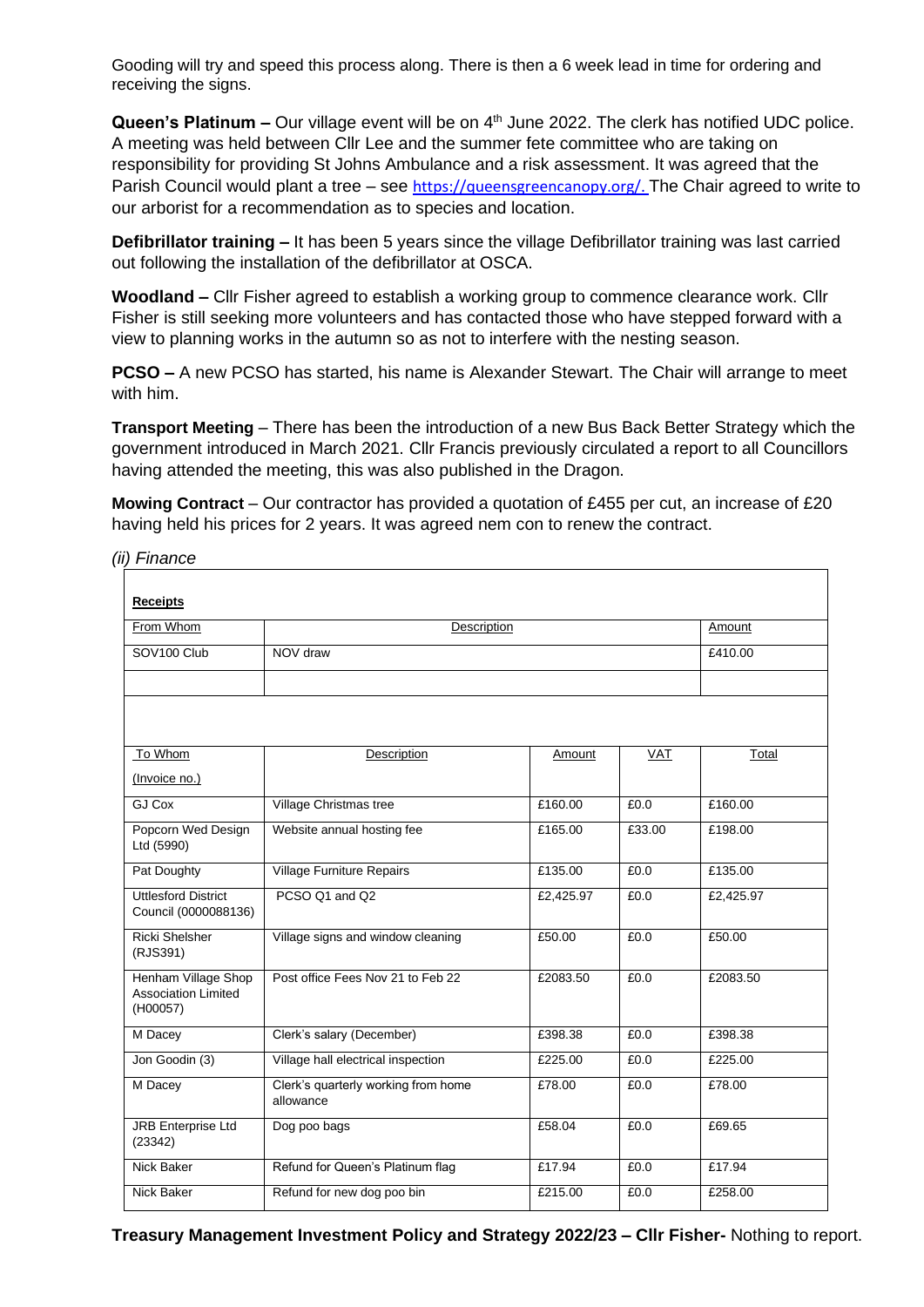**2022-2023 Precept –** The HPC Income requirement was increased by 3% to £41,140, as agreed in the December 2021 meeting. The net tax base for Henham (i.e. number of properties paying council tax) has gone up from 652.56 to 664.58. This has the effect of increasing ever so slightly the amount of council tax raised per household for the precept; for example, the band D rate for 2022- 23 will be £61.90 compared to £61.21 in 21/22.

Paperwork regarding the precept was submitted to UDC on 5 January 2022 by the clerk.

**HPC Accounts** - Q2 21/22 accounts prepared by the clerk have been approved by Cllr Fisher.

## *(iii) Planning and Developments –*

- **UTT/21/3756/HHF** proposed Erection of rear extension, rear dormer window, an extension between the garage and the house to connect these two spaces, conversion of half the garage into a kitchen, creation of a poolhouse at the rear of the property, accessibility for a wheelchair user, Holly Bank Crow Street
- **UTT/22/0008/HHF** proposed Creation of first floor and change of roof profile, Homeleigh Old Mead Lane

**Breaches: Continuing breaches at Cedar Cottage**- This is now under an enforcement notice which becomes operational and effective on 31/1/22.

### **Appeals: APP/C1570/D/21/3282955 - UTT/21/1600/HHF - 4 Mill Road-** appeal dismissed. **APP/C1570/W/21/3273774 - UTT/20/2856/FUL** - **The White House** – appeal allowed.

**Mill Road Development** : The Chair wrote to UDC planning on 11/1/22 requesting information regarding the S106 Agreement and will continue to ensure that the Parish Council is kept informed on matters relating to the development. The Chair is awaiting a response and has asked District Cllr LeCount to follow this up.

### **Decisions**: n/a

*(vii) Highways –*

## North Hall Road:

(a) **Road Closure**: The Parish Council has been in continuing discussions with all stakeholders regarding the continued closure of North Hall Road. The clerk emailed County Cllr Gooding on 22 November to report the potholes along the diversion route following a complaint by a resident regarding the state of the potholes at Patmore End. County Cllr Ray Gooding was planning a site meeting with ECC cllr Lee Scott, portfolio holder for Essex Highways, to review the diversion route and NHR. The clerk emailed County Cllr on 24/1/22 for an update. Notice received of intended closure of North Hall Road, due to commence on 12th February 2022 for a further 266 days. The closure is required for the safety of the public and workforce while Essex County Council undertakes retaining wall.

**Travellers Site**: An enforcement file has been opened ENF/21/0204/C and will be allocated to Oliver Sear, a new member of the enforcement team at UDC. A retrospective planning application has since been made for a travellers site for one pitch. The Parish Council has objected on the grounds that the egress is exceptionally dangerous and is an inappropriate site. County Cllr Gooding has confirmed that EH have not approved the egress. Cllr LeCount previously confirmed he will obtain and circulate the report from Oliver Sear at UDC. The clerk chased Cllr LeCount for this on 24/1/22.

Hall Road, Henham**:** The Parish Council previously agreed to pay for the installation of a 40mph buffer zone at this site. Essex Highways previously confirmed the cost of construction is now a fixed price of £9,711.74. We were originally quoted £6k for the signage works. The Parish Council has already paid approximately £3500 plus VAT to get to this stage. ECC have now promised to provide funding and the Parish Council awaits further details – clerk sent an email to County Cllr Gooding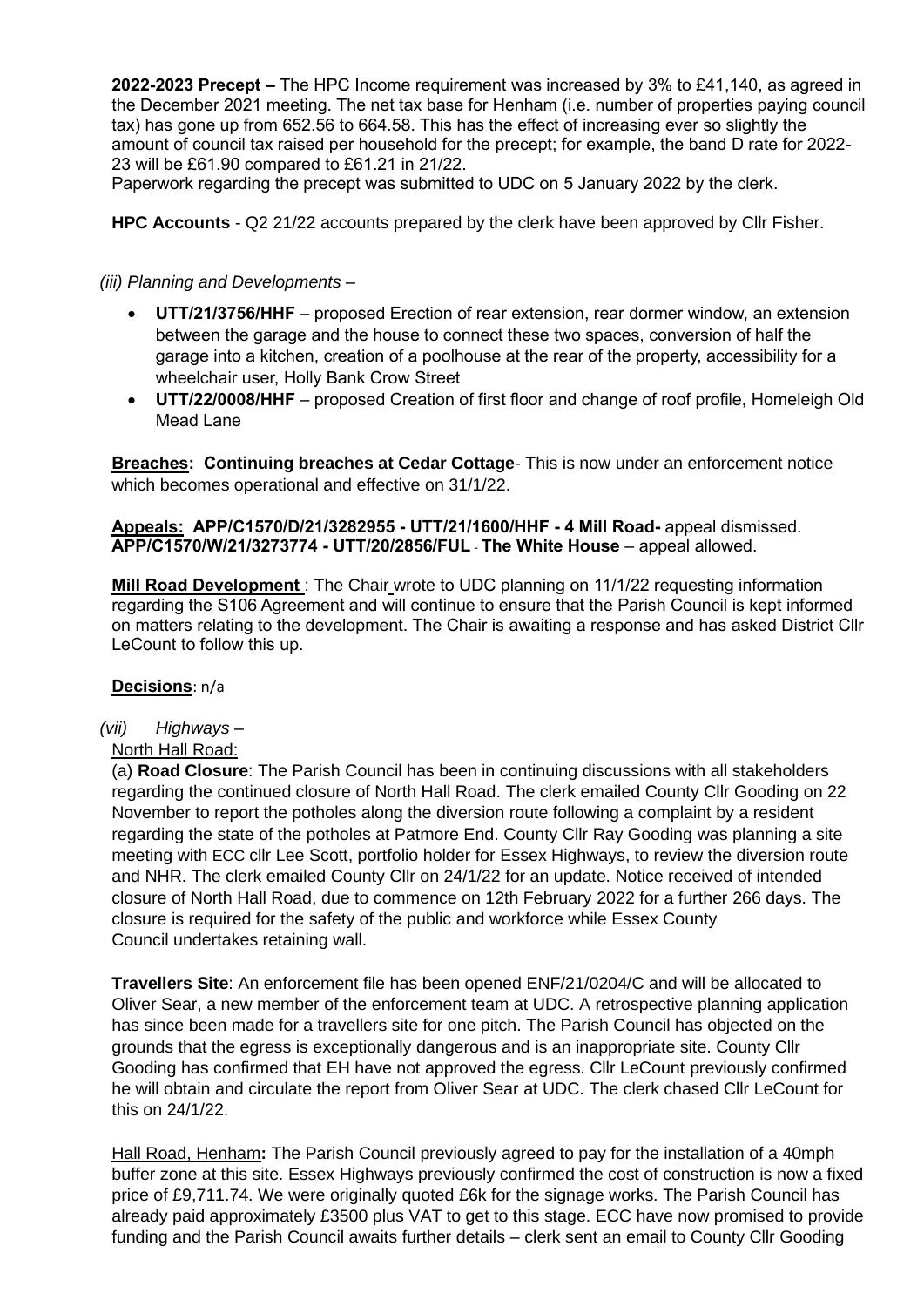on 5/11/21. County Cllr Gooding confirmed the funding has been agreed in principle with ECC and a meeting is being held in January 2022. Clerk chased County Cllr Gooding for an update on 24/1/22.

Pledgdon Green Lane/Brick End Road –The Clerk emailed County Cllr Gooding on 5/11/21 with a request to reapply for quiet lane status and 20 mph speed limit to be granted by the Highways Panel and for the pot holes/repairs to be put forward to the highways panel. County Cllr Gooding confirmed both applications have been put forward although the process for achieving quiet lane status is lengthy. County Councillor Martin Foley was asked by Broxted's Clerk to check if Broxted's application for speed and weight limits on Brick End/Pledgdon Green Road had been put on the agenda of the forthcoming Highways Panel meeting on 17 Jan. However, it was missed off the agenda and she is now hoping from Rissa Long's (Essex Highways) response that it should now be on the agenda for the meeting in February and that they will be doing speed surveys before that. The clerk emailed County Cllr Gooding on 24/1/22 for an update and he confirmed he will request speed surveys to be carried out and advised Cllr Rutterford that a request for an exception to the policy relating to Essex Speed Management Strategy should be made to EH.

Blocked drains in Old Mead Road - The Clerk emailed County Cllr Gooding to log this on 5/11/21. County Cllr Gooding will attend a site meeting with a representative from EH with Cllrs Franklin and LeCount also attending. This meeting has not yet taken place.

Mill Road/School Road yellow lines – The Parish Council is aware of dangerous parking on the Mill Road bend by School Lane. The PCSO has been asked to speak to the owners of the vehicles. The clerk emailed County Cllr Gooding on 5/11/21 with a formal request to extend the yellow lines round the bend. County Cllr Gooding has submitted the request to North Essex Parking Partnership. The clerk chased County Cllr Gooding for an update 24/1/22.

**Residents are encouraged to also report any matters to Essex Highways direct via the Essex Highways web site [www.essex.gov.uk/highways](http://www.essex.gov.uk/highways) (details also on the Henham Website), as the more people who complain regarding Highways matters the more likely something will get done.**

### **5. Correspondence**

Sent/Received:

Planning Applications - see 4(iii) above

- Clerk approximately 250 emails in December 2021 and 150 emails in January 2022.
- **6. Waste and Minerals Development Issues** Nothing to report.

**7. SAW (Stop Stansted Expansion)** – Cllr Rutterford is attending a SAW meeting on 2/12/21 in order to receive advice on how best to comment and respond on Airport matters on behalf of HPC, the presentations were about stage 2 of the future airspace programme which Cllr Rutterford has now submitted. At this stage, STAL are only supposed to be consulting on possible route options. SAW did not raise fundamental issues with the departure options other than existing routes should not be altered unless there are significant noise reduction benefits for local residents. For arrivals, it seemed wise to oppose to the proposed new routes that fly over the centre of the runway since they are very different from the current arrival routes from 7,000ft to touchdown and would introduce noise where it did not exist before.

**8. Governance** – The Parish Council Standing Orders and Financial Regulations have been circulated by the Clerk to all Councillors for review and the EALC has confirmed there have been no updates since these were previously adopted by the Parish Council. The clerk is preparing the Social Media policy and will be circulating this to Councillors for review shortly.

**9. Local Plan –** A List of approved sites is awaited from UDC. Councillors have reported any flooding risks to the Chair who has now reported back to UDC as part of the Local Plan studies currently being carried out with the districts flood risk assessment data.